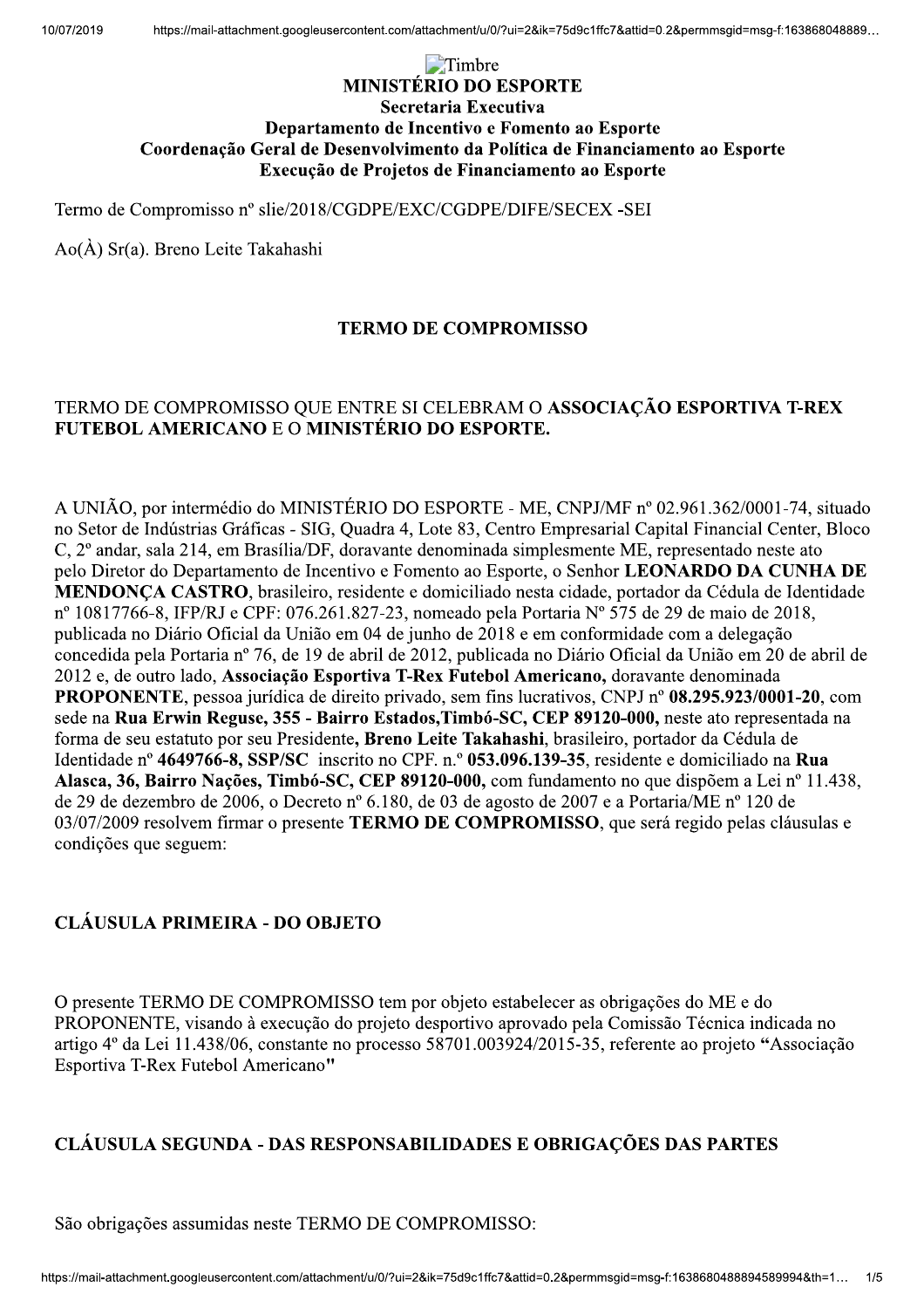## I - Do Proponente

a) promover a execução do objeto do projeto na forma e prazos estabelecidos neste Termo e na legislação de regência da matéria;

b) observar os princípios da impessoalidade, moralidade e economicidade na execução do projeto;

c) aplicar os recursos captados exclusivamente na consecução do objeto, sob pena de sujeitar-se às sanções previstas no artigo 35 do decreto 6.180/07 e demais sanções penais e administrativas cabíveis;

d) permitir e facilitar ao ME, ou a quem este indicar, e ainda aos órgãos de controle interno e externo aos quais esteja subordinado ao ME, a qualquer tempo e lugar, a todos os atos e fatos relacionados direta ou indiretamente com o instrumento pactuado, o acesso a toda documentação, dependências e locais do projeto, bem como atender às solicitações de informações, reparos, alterações, substituições ou regularizações de situações apontadas, no prazo estabelecido;

e) submeter os pedidos de alteração do projeto ao ME;

f) informar imediatamente os eventos que dificultem ou interrompam o curso normal da execução do projeto na forma aprovada;

g) elaborar as prestações de contas observando as disposições contidas na Lei 11.438/06, Decreto 6.180/07 e demais atos normativos do ME que versarem sobre a Lei de Incentivo ao Esporte;

h) devolver, após findada a vigência do presente Termo de Compromisso, o saldo dos recursos captados e não aplicados no projeto, mediante depósito à conta única da União, monetariamente atualizado caso o recolhimento ocorra após 30 (trinta) dias do encerramento da vigência;

i) proceder, na divulgação das atividades, bens ou serviços resultantes do projeto, às disposições contidas na portaria ME nº 86 de 21 de julho de 2011;

i) manter os recursos captados, a partir da sua disponibilização, aplicados no mercado financeiro em fundo de investimento lastreado por títulos públicos federais;

j.1) os recursos oriundos da aplicação somente serão utilizados nas ações já previstas no projeto aprovado, devendo o proponente justificar na prestação de contas a ação escolhida, tendo como critério a obtenção do melhor resultado para a execução do projeto;

j.2) os recursos da aplicação não poderão ser empregados em ações de despesas administrativas (art. 11 do Decreto 6.180/07), despesas de elaboração e captação de recursos (art. 32 da Portaria ME/120/09), bem como para pagamento de pessoal, salvo quando devidamente fundamentado pelo proponente, que deverá solicitar autorização do ME;

k) se estiver enquadrado no artigo. 13, inciso IV, da portaria ME 120/2009, disponibilizar login e senha de consulta ao ME.

1) garantir o cumprimento do artigo 16 do Decreto 6.180/2007, com vistas a proporcionar condições de acessibilidade a pessoas idosas e portadoras de deficiência;

m) não realizar despesas em data anterior ou posterior à vigência do presente Termo de Compromisso;

n) autorizar a instituição financeira, em caráter irrevogável e irretratável, a cumprir as determinações do ME relativas às movimentações financeiras das contas correntes a que se refere o artigo 24 da Portaria ME/120/2009;

o) observar a Portaria ME/120/2009 para a aquisição e contratação de serviços pelo proponente.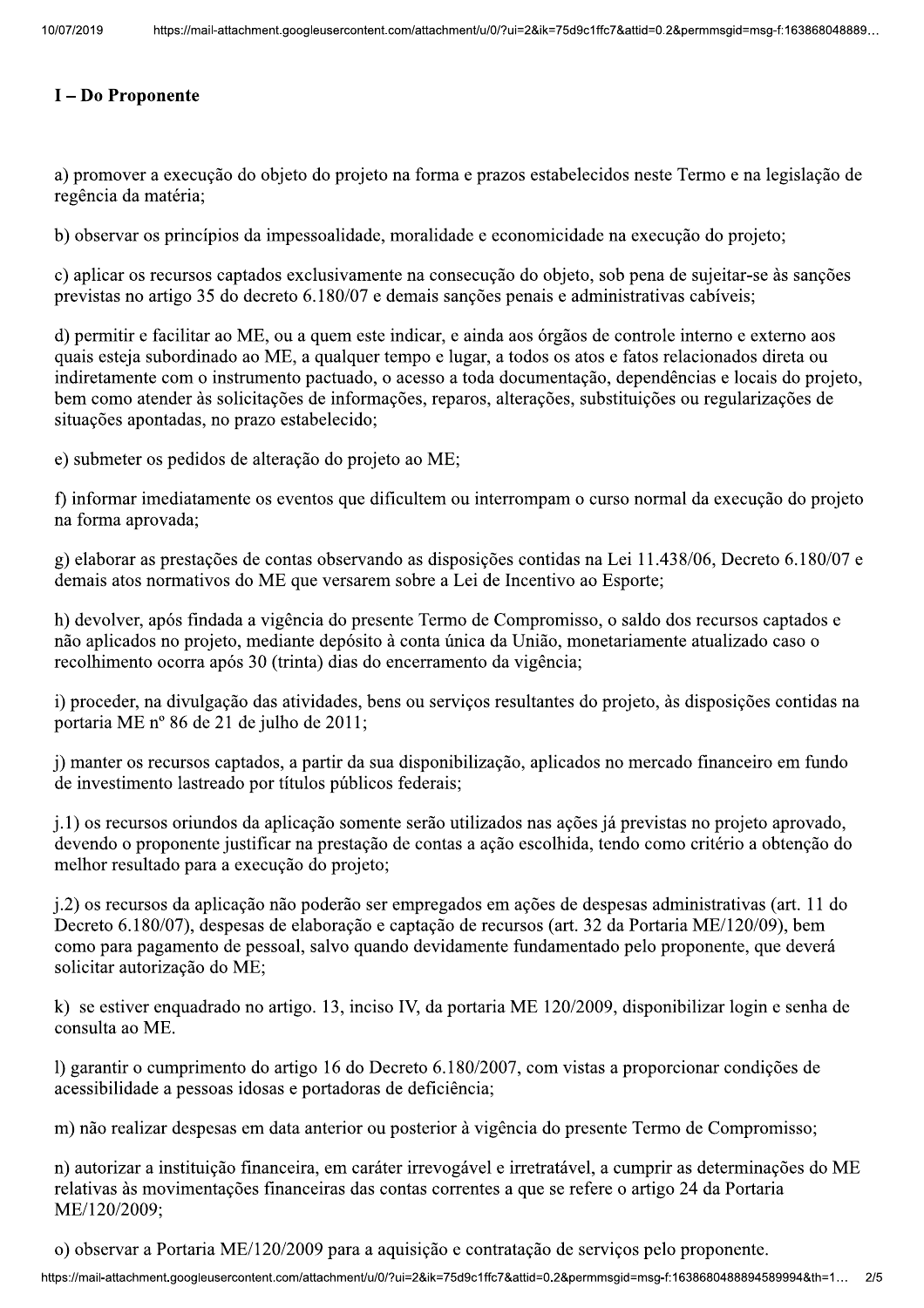### II - Do Ministério do Esporte

a) acompanhar e monitorar a execução do projeto aprovado;

b) abrir as contas correntes bancárias específicas, nos termos da Portaria ME/120/2009;

c) desbloquear os recursos financeiros da conta bloqueada, de acordo com a execução do projeto aprovado;

d) inscrever o Proponente como inadimplente no Sistema de Administração Financeira do Governo Federal – SIAFI, quando houver atraso injustificado na entrega da prestação de contas final, e também na hipótese de a prestação de contas não ser aprovadas e exauridas todas as providências cabíveis;

e) instaurar a competente Tomada de Contas Especial, nos casos previstos na Portaria ME/120/2009.

# CLÁUSULA TERCEIRA - DA VIGÊNCIA E DA PRORROGAÇÃO

A vigência deste TERMO DE COMPROMISSO iniciará a partir da data de sua assinatura e findará em 30/04/2019, podendo ser prorrogada mediante Termo Aditivo.

Subcláusula Única – para cumprimento da execução do projeto, o PROPONENTE poderá solicitar ao ME a prorrogação da vigência, no prazo mínimo de 30 dias antes do término da vigência.

### **CLÁUSULA QUARTA - DOS RECURSOS FINANCEIROS**

Para implementação do projeto aprovado pela Comissão Técnica, constante no processo 58701.003924/2015-35 foram captados os recursos financeiros no valor global de R\$ 164.320,43 (cento e sessenta e quatro mil trezentos e vinte reais e quarenta e três centavos), já depositados na conta específica, que será desbloqueada de acordo com a autorização do ME.

## **CLÁUSULA QUINTA - DAS PRESTAÇÕES DE CONTAS**

O Proponente deverá apresentar as prestações de contas ao ME, de acordo com os prazos estipulados, acompanhadas dos documentos exigidos pela Portaria ME/120/2009.

Subcláusula Primeira – Os originais dos documentos comprobatórios das receitas e despesas deverão ser arquivados na sede do Proponente por, no mínimo, cinco anos, após a aprovação da prestação de contas, permanecendo à disposição do ME e demais órgãos de controle interno e externo, quando necessário.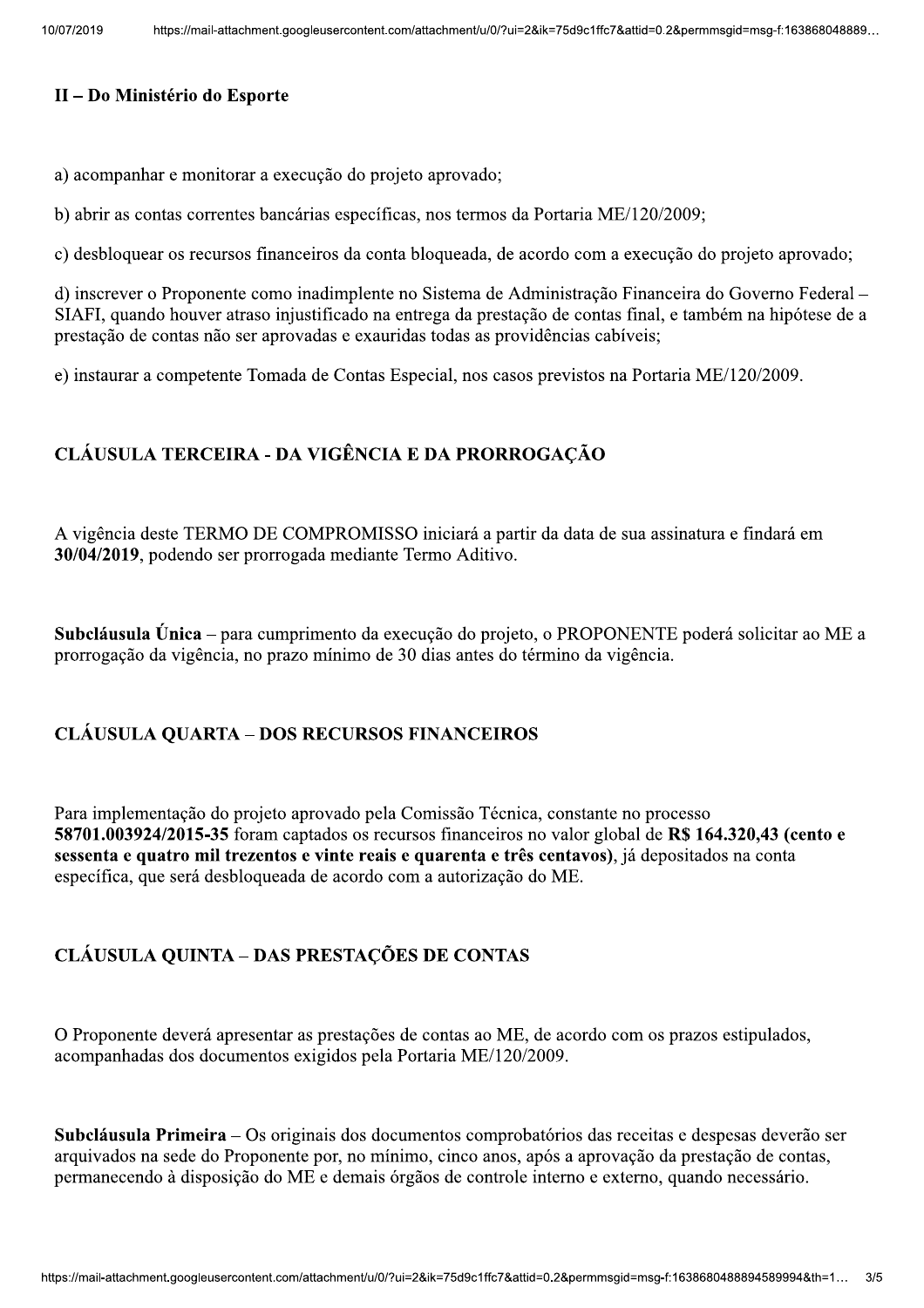$10/07/20$ 

2019 nttps://mail-attachment.googieusercontent.com/attachment/u/0/ ?ul=2&ik=75d9c1ific7&attid=0.2&permmsgid=msg-f

ntes://mail-attachment.googleusercontent.com/attachment/u/0/?ui=28ik=75d9c1ffc78attid=0.2&permmsgid=msg-f.163868048889...<br> **Subcláusula Segunda** – O ME poderá designar funcionários para efetuar inspeção ao tomar conhecimen

# $CLÁUSULA SEXTA-DA RESCISÃO$

Constituem motivos para rescisão deste Termo de Compromisso:

a) o inadimplemento de qualquer das cláusulas pactuadas;

b) constatação, a qualquer tempo, de falsidade ou incorreção de informação em qualquer documento apresentado; e

c) a verificação de qualquer circunstância que enseje a instauração de tomada de contas especial.

# CLÁUSULA SÉTIMA – DO FORO

Fica eleito o foro da Justica Federal, Secão Judiciária de Brasília-DF, para dirimir qualquer dúvida ou solucionar questões que não possam ser resolvidas administrativamente, observando-se, entretanto, a legislação de regência para os casos específicos.

E, por estarem assim, justas e acordadas, firmam as partes o presente TERMO DE COMPROMISSO em 2 (duas) vias de igual teor e forma e para os mesmos fins de direito, na presença das testemunhas abaixo qualificadas.

# Leonardo da Cunha de Mendonça Castro

Diretor do Departamento de Incentivo e Fomento ao Esporte

Ministério do Esporte

# Breno Leite Takahashi

Presidente

Associação Esportiva T-rex Futebol Americano

TESTEMUNHAS:

34589 NOME: Monia Kely Teixeira da Silva Miranda 520 NOME: Lilian do Amaral Vieira

ENDERECO: ME
ENDERECO: ME
ENDERECO: ME